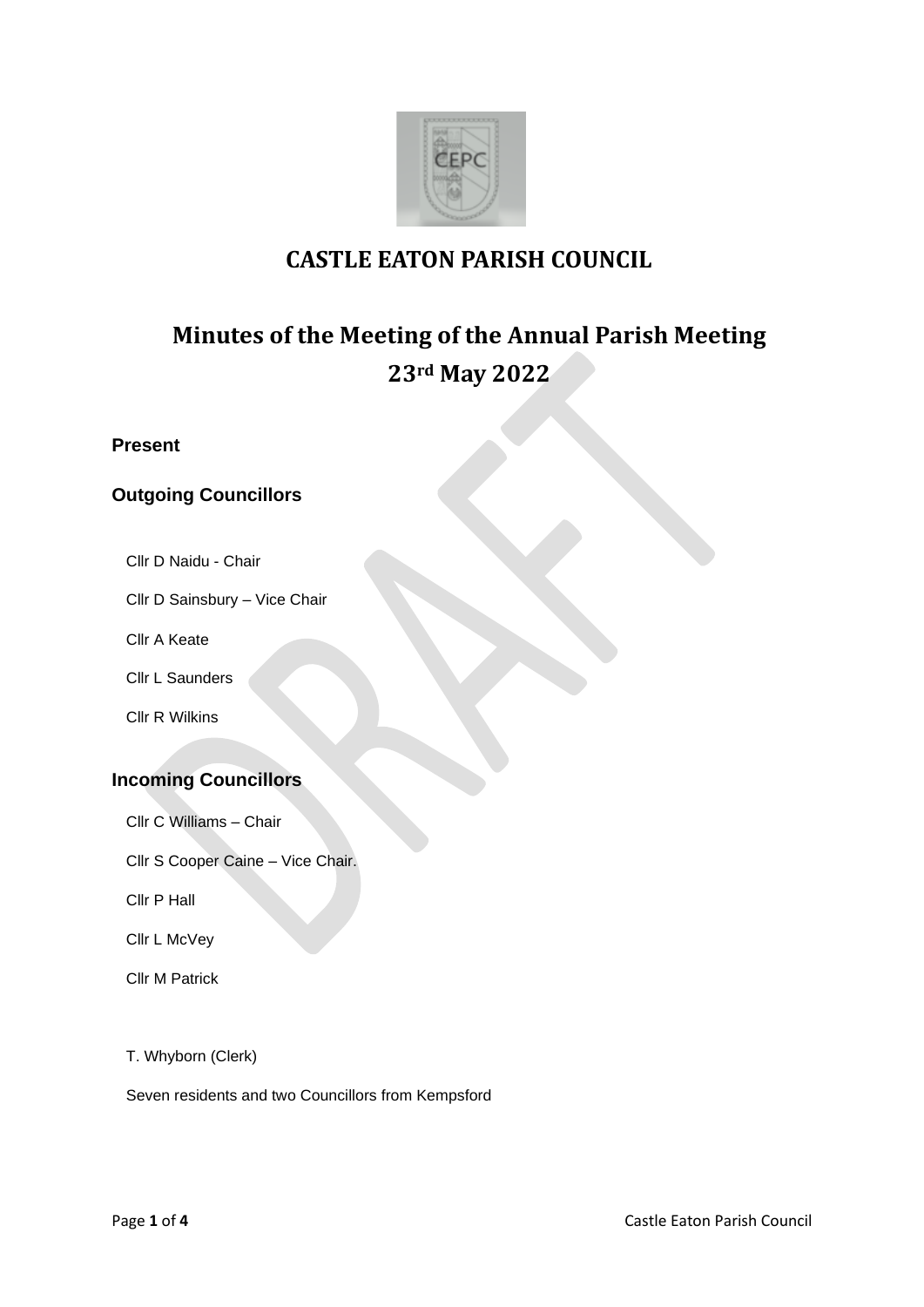# **1. Annual Report From Parish Council Chairman – Cllr D Naidu**

#### *REPORT BY THE CHAIRMAN OF THE PARISH COUNCIL*

It is my duty, as the outgoing Chairman of the Parish Council to give you my report for the year ending March 2022.

For those of you that are not familiar with the workings of the Parish Council, I'll try and give you a very brief overview:

The Parish Council comprises five elected Councillors who each have the welfare of the village at heart. The Parish Council as a body has limited powers as far many issues are concerned, however, it can often act as a facilitator or conduit between the village and public bodies and other organisations.

The Parish Council is responsible for setting the 'Precept' which effectively is a local tax. The precept is used to cover various parish expenses, such as supporting the Village Hall, the village Post Office, the mowing of common areas around the village, to name but a few.

In the past year the Parish Council has been active in various areas, which include:

- Liaising with Thames Water regarding the sudden drop in water pressure that occurred.
- Liaising with Scottish Power regarding the high frequency of power outages that were being suffered by the village.
- Challenging the ongoing Planning Application for the expansion of the AD unit in Droveway.
- Supporting the village in its efforts to claim the title of Best Kept Small Village.
- Publishing Newsletters covering important matters.
- Working with Swindon BC to deal with fly-tipped rubbish.
- Maintaining financial support for the Village Hall.

I would like to take this opportunity of thanking my fellow outgoing Councillors and our Parish Clerk for their input and support over the past year and to wish the new Parish Council the very best for the future.

As I said last year congratulations must go to the residents of Castle Eaton for their unending public spirit and generosity.

## **2. Reports From Parish Groups**

#### **Ladies club activities 2021 to 2022 - Resident P Price**

We began our evenings again in June 2021 with our postponed AGM, we decided to celebrate being back together and thanking the members for their patience with a cream tea and Prosecco. This went down so well we repeated the experience at our 2022 AGM and I think it is probably written in stone now. A lovely way to kick start our years and brighten up an AGM.

In 2021 the committee decided to advertise what exactly the Ladies club does and invite prospective new members to attend the garden party which the committee organised and paid for. We had a fantastic response and all the new people who attended have gone on to become members.

We did lose a few of our older members in terms of duration of attendance such as Shirley who decided that she was not really well enough to continue attending events. Val is still struggling with her health however she continues with a keen interest in the club. A few other members have stayed away with concerns over health and some have just decided that they no longer wish to be members.

The club really relies on the occasional reenergising that new members bring and I think that we have a really committed and actively involved membership currently.

2021 programme of events we had Justin Tomlinson give a talk. This event was opened up to the village and it was great to see some of the villagers attend.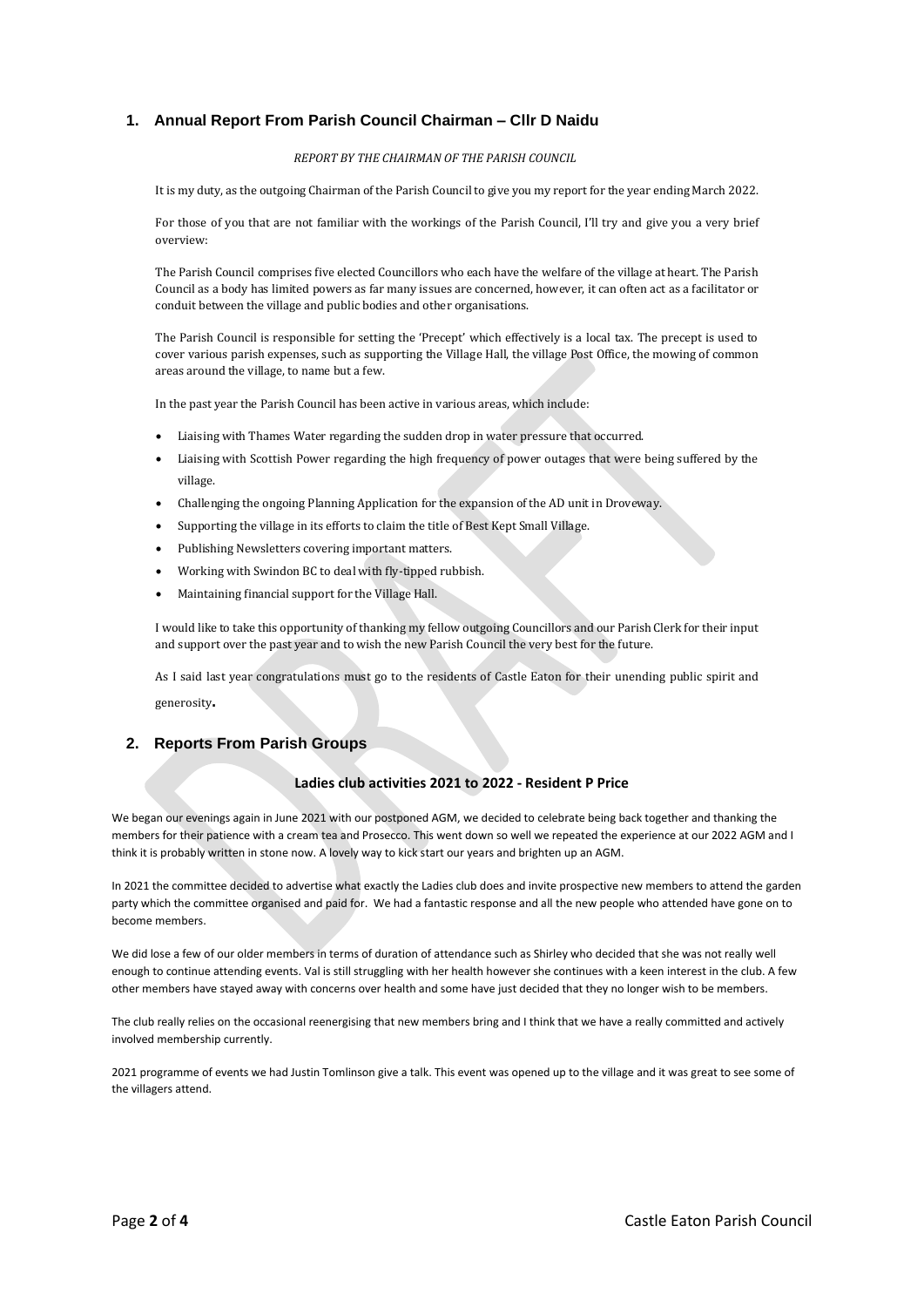We had a theatre trip to see Pam Ayres which provided us with a very amusing evening much needed after covid and lock downs. The Wiltshire Bobby van gave a talk on all the good work that they do and several people made appointments to have their home security checked. Christmas meal was at the Red Lion and jolly delicious it was too.

January 2022 saw a cancellation of the planned AGM due to Covid, so we postponed it to February and moved our February planned event to September.

March was a trip to the theatre to see the acclaimed Menopause show. Very funny..

April, we had Rachel from the Wiltshire Fraud squad give us a talk on internet fraud. Very informative evening. Rachel left some pamphlets in the village hall for the coffee morning. Rachel is keen to deliver her talk to as many people as she can and has offered to attend a coffee morning or talk to the whole village or attend a parish council meeting. If anyone is interested, I have her contact details.

May we visited the Elemental sculpture show, which was very, very good and I would highly recommend. They accommodated us after their usual closing time, and we could purchase coffee and cake which of course we did. The sculptures are so varied, and the setting is magnificent. The owners only charge a small admission and they asked us to pay this to the charity for Ukraine.

We have made a few charitable donations this year. It is something the the original Ladies club used to do but over the years it has fallen by the wayside. The committee and members took the decision 3 years ago to reinstate this.

Occasionally a speaker will donate their fee to a charitable cause. For Justin we chose the playground trust which endeavours to ensure playgrounds have equipment that is all inclusive. For Rachel we chose Ukraine and added to the amount from our funds

#### - **VILLAGE HALL REPORT - Resident D Price**

The pandemic over the last 2 plus years has clearly had an impact on the use of the hall, the income and to a lesser extent the expenditure. We have however been fortunate, in that we have received a number of government grants during the pandemic to support us during those difficult times when we have had to remain closed with no income.

The hall continues to provide excellent facilities for the residents of the Parish, as it has done for the last 22 years, and with hall hire now again providing income, it seems as if we are returning to normal. We look forward to continued use of the hall by all of the groups and for special events, like the up and coming Jubilee celebrations.

Ongoing maintenance will be required this year, several significant items already identified and in plan. We expect this to continue as wear and tear takes its toll on the fabric of the hall requiring further ongoing expenditure. This in addition to the rapid rise in the cost of living and in particular the energy crisis.

We are of course very grateful to the Parish Council for their ongoing Maintenance Grant which continues to provide reassurance, regarding the future of the hall and its facilities.

I would like to thank all of the users of the hall for their adherence to the restrictive Covid measures during the pandemic and their continued use of the hall. Special thanks again goes to Debbie Osborne for her support and adaptability with regard to keeping the hall as safe and clean as possible.

I would also like to thank, in particular, all of those who facilitate the coffee mornings and their support to village hall, plus Matthew for his provision of the outreach Post Office which is so important to the parish community.

Finally, I would like to thank my fellow volunteer Trustees and members of the Management Committee for their involvement and support to the charity.

#### **Gardening Club – Resident D Saunders**

Great level of membership this year, 40 members of which seven are new members.

Committee – Chair – Nina Warminger, Treasurer – Ian Wallace, Secretary – Ruth Wilkins, Programme Co-Ordinator – Louise Kennington

The AGM is in October and the club year runs from October to June.

New speakers talk about some fresh and creative topics recommended by members. A feedback process is in place for each session, for both the club and speaker.

Events to come this year, include the Scarecrow trail (21/8/22 – 2/9/22) & the Village produce Show.